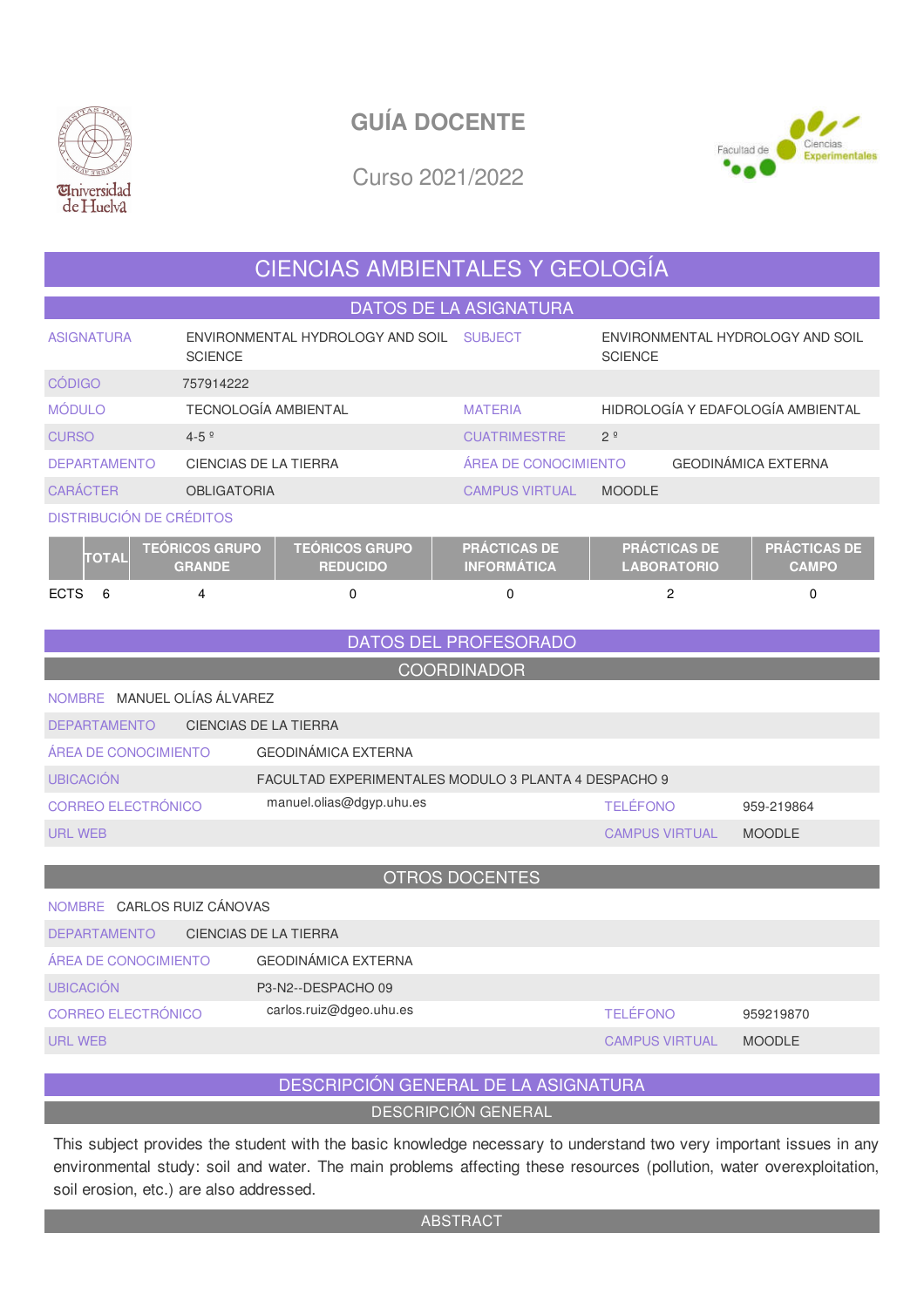

.

.

# **GUÍA DOCENTE**



Curso 2021/2022

### OBJETIVOS: RESULTADOS DEL APRENDIZAJE

The main objectives are:

To know the hydrological cycle in detail, characteristics of surface waters and groundwaters, basic aspects of water resources management, problems of water pollution and non-conventional water resources.

To know the basic processes of soil formation, its constituents, its physicochemical properties, classification and the main problems challenges related to soils, mainly erosion and pollution.

At the end of the course students should be able to:

- Carry out an assessment of water resources of a zone
- Estimate water evopotranspiration
- Use hydrogeological information
- Classify the water quality for the different uses
- Understand data from soil profiles and maps
- Use the universal soil loss equation in a practical case and to know the measures to reduce soil erosion
- Understand the processes of soil contamination and the possible remediation measures

#### REPERCUSIÓN EN EL PERFIL PROFESIONAL

#### RECOMENDACIONES AL ALUMNADO

No formal prerequisites are demanded. Students should have a basic theoretical knowledge of geology, mathematics and chemistry.

More information can be found on the International Office website

#### **COMPETENCIAS**

**Las competencias básicas, generales, transversales y específicas se encuentran detalladas en las guías docentes de estas asignaturas en el Grado en Geología y/o Ciencias Ambientales.**

## TEMARIO Y DESCRIPCIÓN DE LOS CONTENIDOS

TEORÍA

#### HYDROLOGY

1 **The hydrological cycle**. Water in the soil. Precipitation. Evaporation and Evapotranspiration. Infiltration. Runoff.

2 **Surface hydrology**. Watersheds. Rivers. Lakes and reservoirs. Environmental flow regime.

3 **Hydrogeology**. Hydrogeological behavior of materials. Law of Darcy. Hydrodynamic parameters. Overexploitation.

4 **Water pollution**. Natural composition of water. Contaminant agents. Quality indices.

5 **Introduction to the management of water resources**. Concepts on water management. Water quality depending on its use.

6 **Non-conventional water resources**. Desalination. Reuse of wastewater.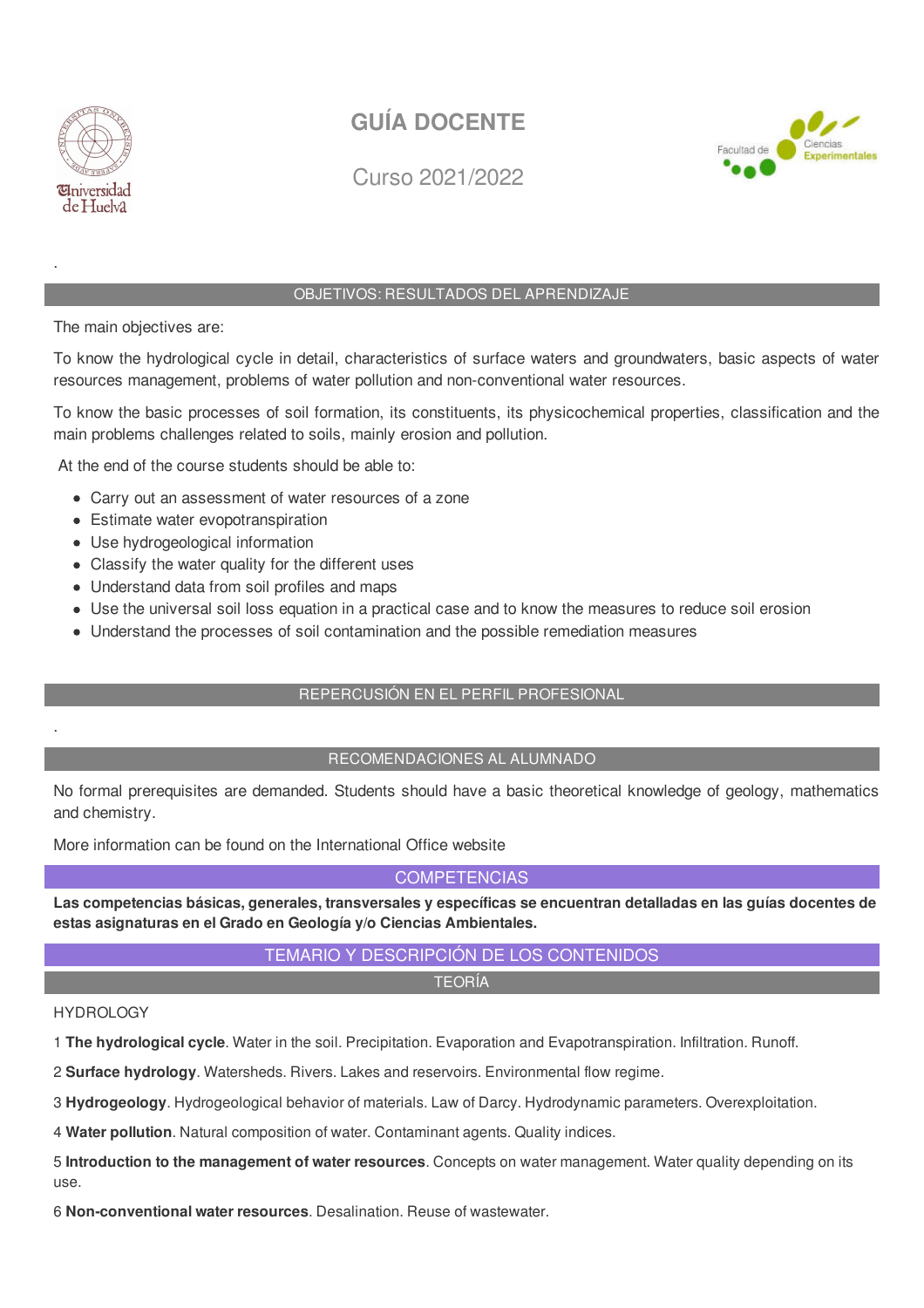

# **GUÍA DOCENTE**

Curso 2021/2022



### SOIL SCIENCE

7 **Soil formation**. Processes and forming factors. The soil profile. Horizons.

8 **Soil constituents.** Solid phase: inorganic and organic. Liquid phase. Gas phase.

9 **Soil properties**. Physic properties. Physico-chemical properties.

10 **Soil classifications.** Basics of soil taxonomy. Land evaluation.

11 **Soil degradation**: types and evaluation.

12 **Soil erosion**. Basic concepts. Forms of water erosion. Conditioning factors. USLE: Universal equation of soil loss. Wind erosion. Desertification.

13 **Soil contamination and remediation**. Contaminant agents. Salinization. Phytosanitary products. Heavy metals. Acid rain. Mining activities.

#### PRÁCTICAS DE LABORATORIO

Problem and lab sessions will be devoted to apply and reinforce some of the theoretical concepts

| METODOLOGÍA DOCENTE             |                                                                                                                                                                                                                                                                                                                                                  |  |  |  |  |  |  |  |  |
|---------------------------------|--------------------------------------------------------------------------------------------------------------------------------------------------------------------------------------------------------------------------------------------------------------------------------------------------------------------------------------------------|--|--|--|--|--|--|--|--|
| Grupo grande                    | · Método expositivo (lección magistral).<br>Exposiciones audiovisuales.<br>$\bullet$<br>• Aprendizaje autónomo.<br>• Aprendizaje cooperativo.<br>• Atención personalizada a los estudiantes.                                                                                                                                                     |  |  |  |  |  |  |  |  |
| Grupo reducido                  | • Realización de seminarios, talleres o debates.<br>Estudio de casos.<br>Aprendizaje autónomo.<br>$\bullet$<br>• Aprendizaje cooperativo.                                                                                                                                                                                                        |  |  |  |  |  |  |  |  |
| Prácticas de laboratorio        | • Prácticas de laboratorio con grupos reducidos, enfocadas al manejo de técnicas<br>experimentales en laboratorio, reconocimiento de minerales y fósiles a visu y<br>microscopio, la resolución de problemas, el trabajo con mapas, etc.<br>• Aprendizaje autónomo.<br>• Aprendizaje cooperativo.<br>• Atención personalizada a los estudiantes. |  |  |  |  |  |  |  |  |
| <b>CRONOGRAMA ORIENTATIVO I</b> |                                                                                                                                                                                                                                                                                                                                                  |  |  |  |  |  |  |  |  |
| <b>SEMANAS (S):</b>             | S2   S3   S4   S5   S6   S7   S8   S9  S10   S <u>11   S12   S13  </u><br>S1<br><b>S14</b><br><b>S15</b>                                                                                                                                                                                                                                         |  |  |  |  |  |  |  |  |

| <b>SEMANAS (S):</b>      |  |  |  |  |  |  |                           |  | S1   S2   S3   S4   S5   S6   S7   S8   S9  S10   S11   S12   S13   S14   S15 |
|--------------------------|--|--|--|--|--|--|---------------------------|--|-------------------------------------------------------------------------------|
| <b>GRUPO GRANDE</b>      |  |  |  |  |  |  | x x x x x x x x x x x x x |  |                                                                               |
| <b>GRUPO REDUCIDO</b>    |  |  |  |  |  |  |                           |  |                                                                               |
| PRÁCTICAS DE LABORATORIO |  |  |  |  |  |  | XXXXX XXXXX               |  |                                                                               |
| PRÁCTICAS DE INFORMÁTICA |  |  |  |  |  |  |                           |  |                                                                               |
| PRÁCTICAS DE CAMPO       |  |  |  |  |  |  |                           |  |                                                                               |